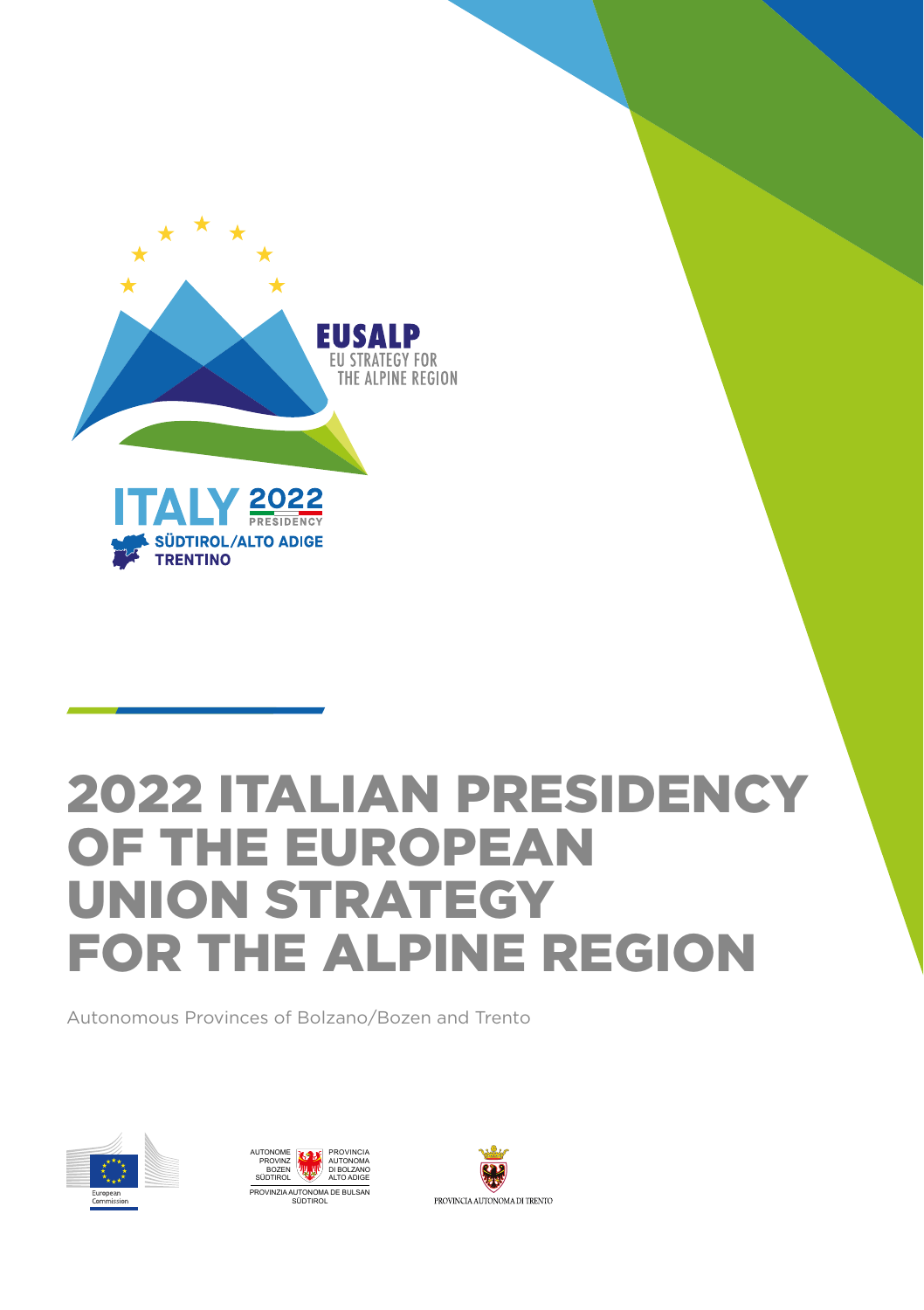



### Arno Kompatscher Arno Kompatscher

Climate change can only be tackled Climate change can only be tackled if political efforts are coordinated, if political efforts are coordinated, as the issue goes beyond regional as the issue goes beyond regional or national borders. The EU has or national borders. The EU has always been at the global forefront in always been at the global forefront in combatting climate change. EUSALP combatting climate change. EUSALP will become a powerful political tool will become a powerful political tool for coordinating these efforts in the for coordinating these efforts in the Alpine macro-region. This is why the Alpine macro-region. This is why the 2022 Italian Presidency puts the 2022 Italian Presidency puts the focus on climate mitigation, hoping to focus on climate mitigation, hoping to make the area the first carbon-neutral make the area the first carbon-neutral EU macro-region. Since the energy EU macro-region. Since the energy sector is crucial in the fight against sector is crucial in the fight against climate change, the Presidency will climate change, the Presidency will network stakeholders to exchange network stakeholders to exchange good practice in the field of energy good practice in the field of energy efficiency and renewable energy. High efficiency and renewable energy. High performing players will be honoured performing players will be honoured with the EUSALP Energy Award. with the EUSALP Energy Award. At the same time, the Presidency will At the same time, the Presidency will promote sustainability and energy promote sustainability and energy self-sufficiency at municipal level self-sufficiency at municipal level and take concrete steps to improve and take concrete steps to improve the climate footprint of the EUSALP the climate footprint of the EUSALP governance system. Furthermore, governance system. Furthermore, the Presidency will work on further the Presidency will work on further strengthening EUSALP governance strengthening EUSALP governance and synergy with its European, and synergy with its European, national and regional partners. national and regional partners.

### Maurizio Fugatti Maurizio Fugatti

EUSALP is a major opportunity EUSALP is a major opportunity to play a key role in the heart of to play a key role in the heart of Europe, to act as one community Europe, to act as one community and find shared solutions to common and find shared solutions to common challenges. One of the priorities of the challenges. One of the priorities of the 2022 Italian Presidency is to value 2022 Italian Presidency is to value skills, innovation and digitalization, skills, innovation and digitalization, strengthening the connection strengthening the connection between Alpine cities and rural between Alpine cities and rural areas by improving access to public areas by improving access to public services and sustainable mobility services and sustainable mobility infrastructures. We also pursue the infrastructures. We also pursue the goal of creating a network of smart goal of creating a network of smart villages and regions. Ensuring the villages and regions. Ensuring the Alps are smart and well-connected Alps are smart and well-connected is a prerequisite for attracting the is a prerequisite for attracting the younger generation and offering younger generation and offering them the opportunity to live, work, them the opportunity to live, work, research and invest in an innovative research and invest in an innovative and inclusive context. EUSALP and inclusive context. EUSALP can represent a tool for shaping can represent a tool for shaping a sustainable and prosperous a sustainable and prosperous future for the Alps, as well as for future for the Alps, as well as for managing global megatrends managing global megatrends through preemptive policy designed through preemptive policy designed in cooperation with the younger in cooperation with the younger generation, who are the future citizens generation, who are the future citizens and decision-makers of the Alpine and decision-makers of the Alpine region and could therefore choose the region and could therefore choose the Alps as a place to live and work. Alps as a place to live and work.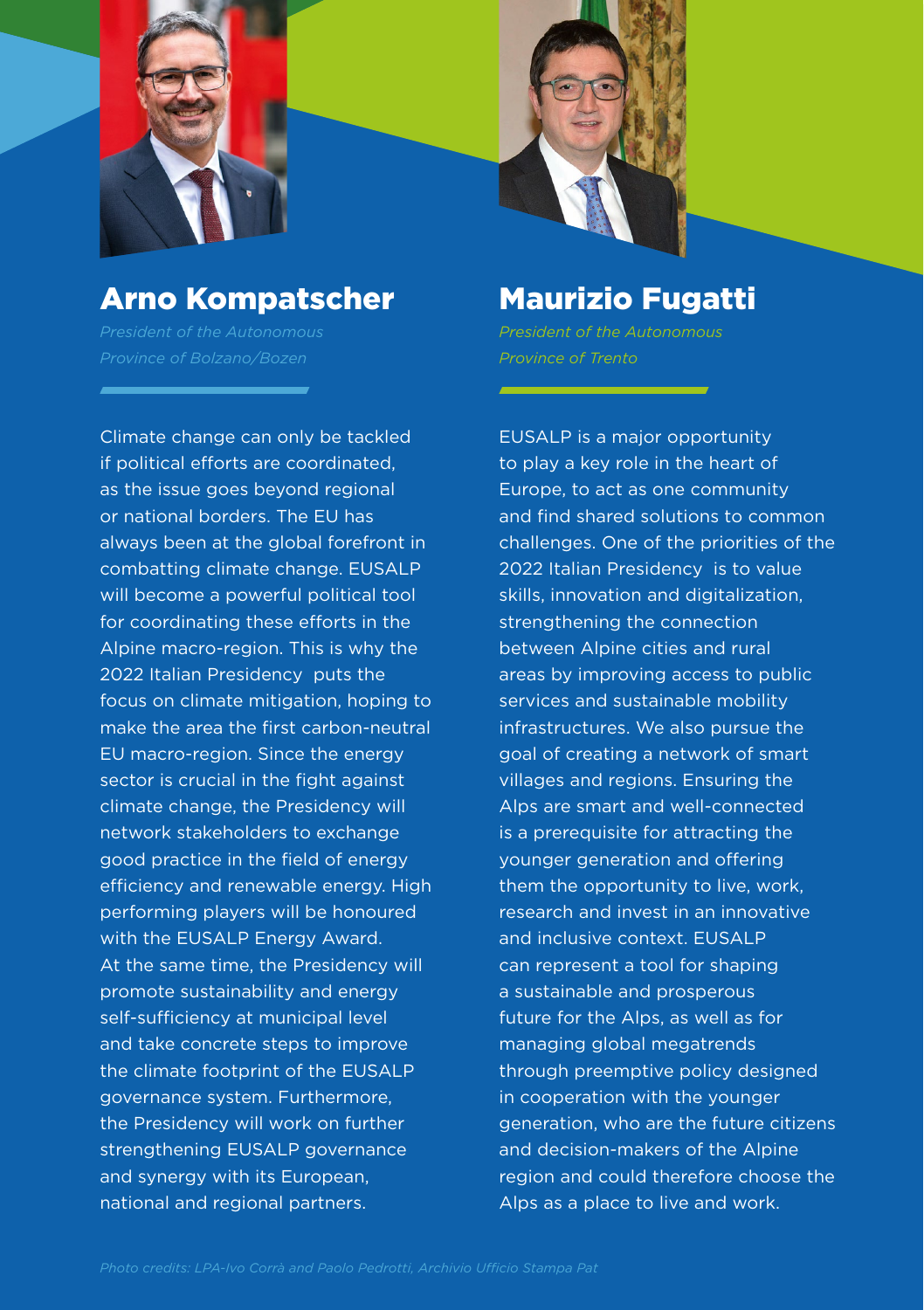# SIX AREAS OF ACTION

The 2022 Italian EUSALP Presidency will be chaired by the Autonomous Provinces of Bolzano/Bozen and Trento. The Presidency will focus on six areas of intervention, with the goal of **working together** for a more **sustainable**, **digital** and **well-governed EUSALP area**.

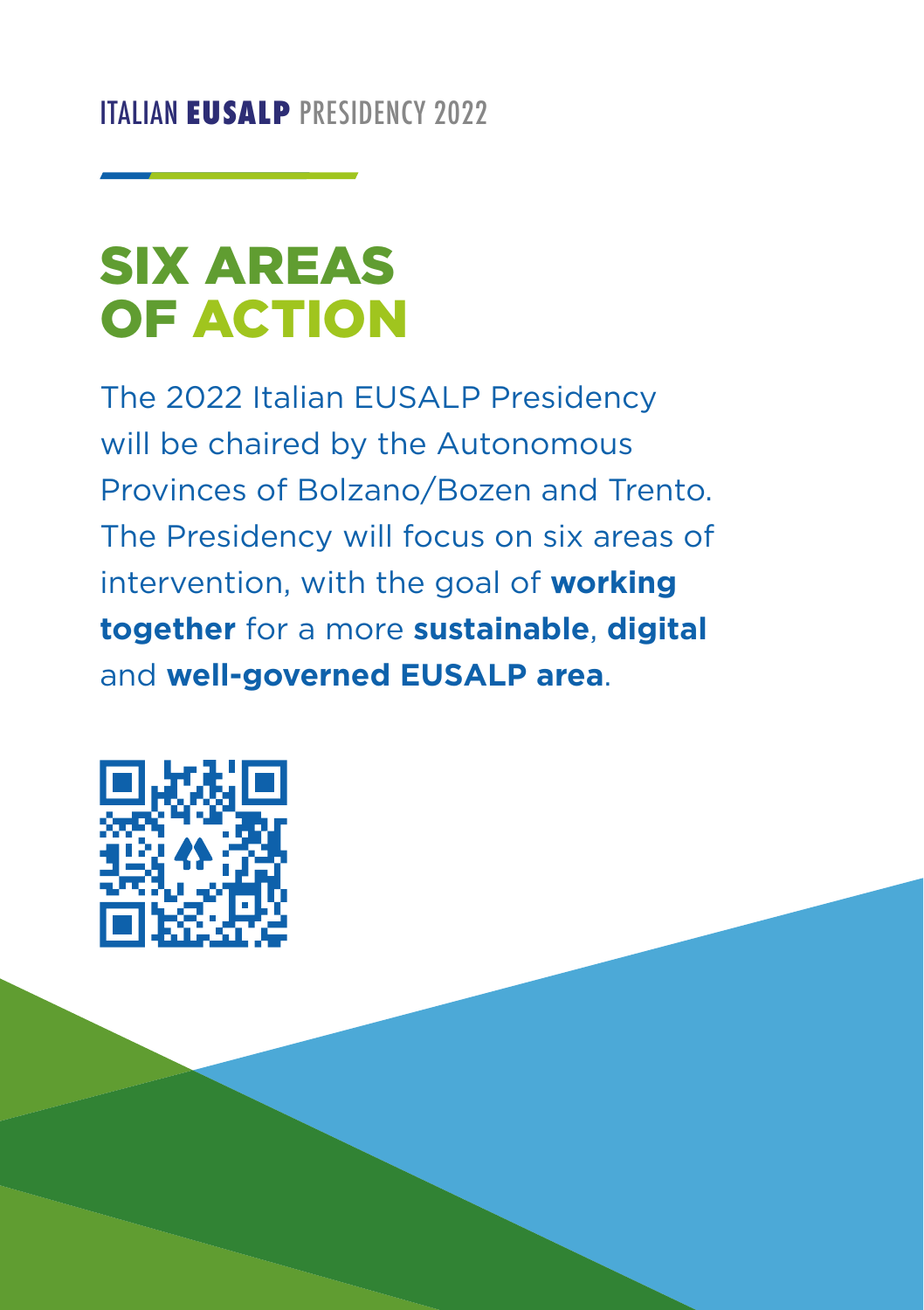#### Tackling climate change by promoting energy efficiency and energy transition 1.

- **Reducing energy consumption** by increasing energy efficiency;
- Achieving **decarbonisation of the energy system** through the progressive replacement of fossil fuel with renewable sources.

**The EUSALP area will become the first carbon neutral macro-region.**

### 2. Fostering smart villages and sustainable local development

- Closely **involving regional and local administrations** to stimulate the process of ecological transition and technological innovation.
- **strengthening the connection between central and peripheral areas** to enhance accessibility to services, innovation and digitalisation by channelling EU and national funds towards this ambitious goal;
- **Encouraging young people to stay or move to the Alps** by making it a place to live, work, innovate, invest and raise a family.

### 3. Youth empowerment within EUSALP

- **Developing young people's skills** through meetings, training and events, so they become ambassadors of EUSALP in their own regions;
- Strengthening their relationship with the Action Groups.

**For the European Year of Youth, our young people will become leading forces for change.**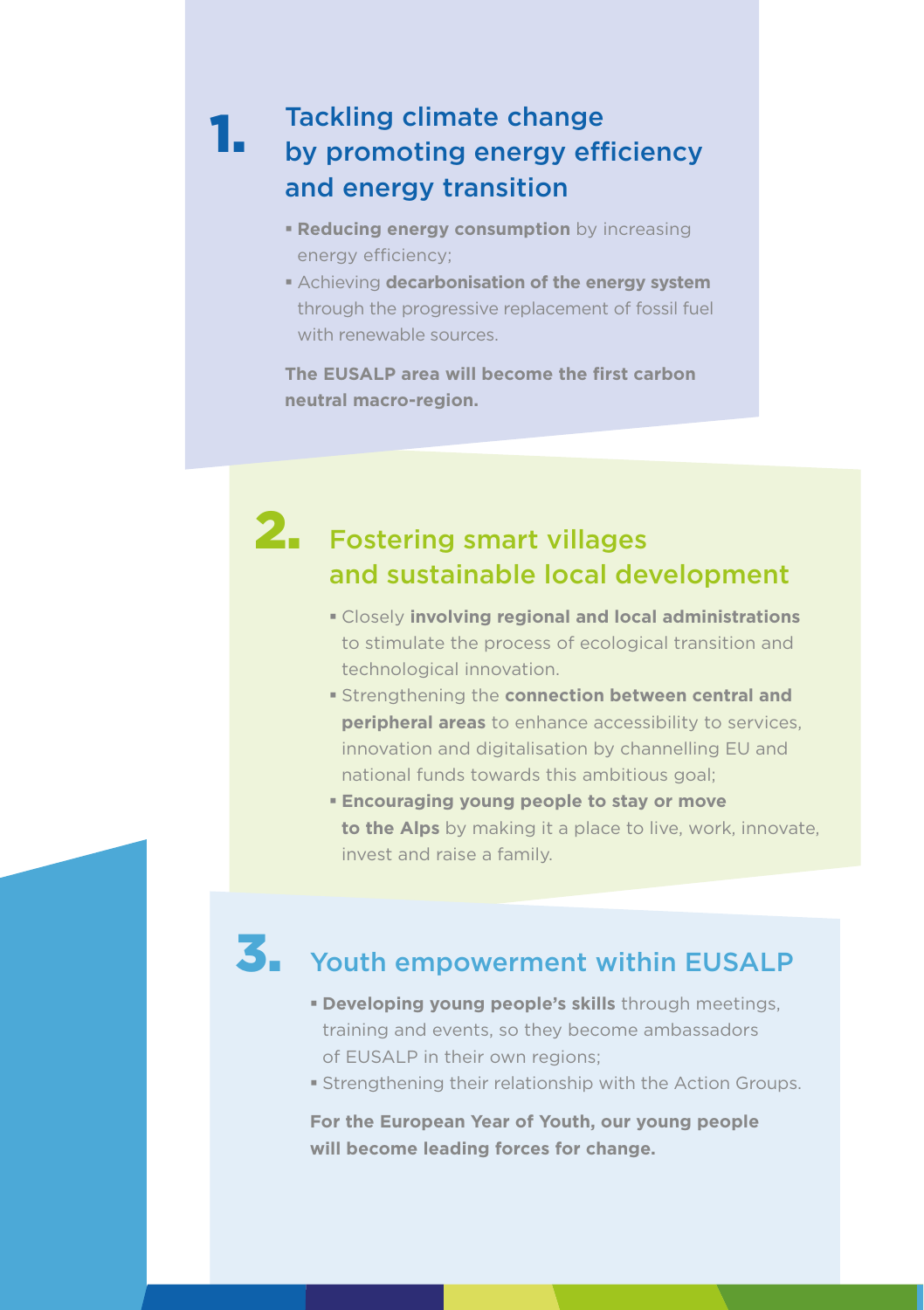### 4. Reinforcing collaboration with the Action Groups

- Strengthening **cooperation among EUSALP bodies**;
- Integrating Action Groups within the context of EUSALP implementation in a more performance-oriented manner, ensuring support for their activities in the long-term.
	- 5. Guaranteeing the continuity of the initiatives launched: sustainable tourism and transport; cooperation on natural risk management and spatial planning, multifunctional forests
		- Promoting **cooperation on natural risk management and spatial planning**, and taking the next steps in the dialogue on multifunctional forests;
		- Promoting a **common roadmap for the decarbonisation of transport** in the Alpine Region;
		- Maintaining the momentum towards the development of a **network of mountain resorts** committed to ecological transition and year-round diversification.

### 6. Strengthening EUSALP governance and embedding

- **Streamlining and strengthening the embedding process** through the Financial Dialogue Networks;
- Developing EUSALP governance by supporting the **implementation of the Technical Support Structure** and the cooperation with the Alpine Space Programme Committee;
- Ensuring a pre-defined and transparent **rotation mechanism for future EUSALP Presidencies** and equal sharing of responsibility among delegations.